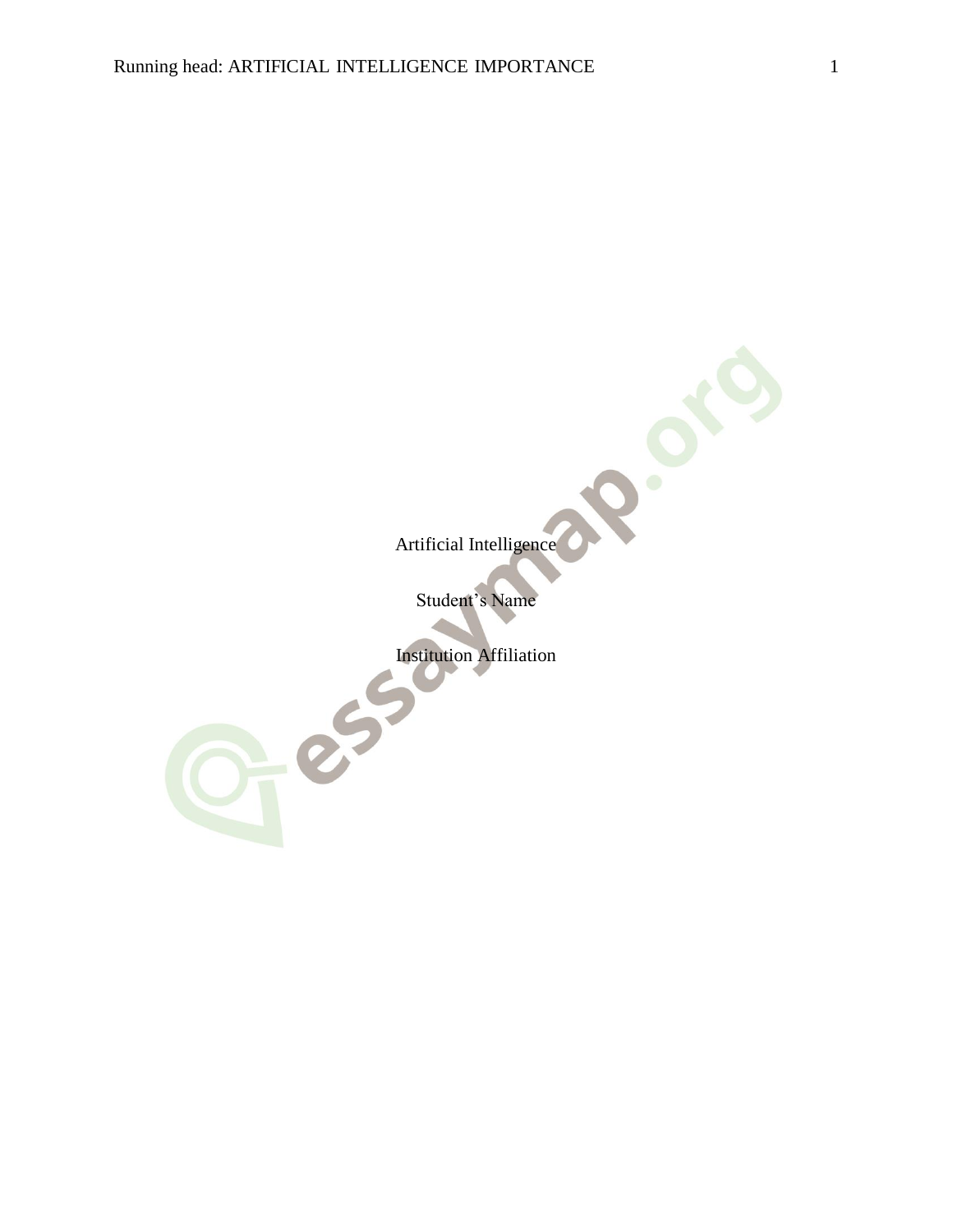Artificial Intelligence, in simple terms, refers to the ability of machines to make decisions in a similar manner to humans (Mitchell, 2019). The different types of AI put them into categories that include intelligence machines that learn, that are programmed to observe, analyze data, and think like the human brain (Bernard Marr & Co., 2019). In modern society, one cannot escape AI as its infusion into various sectors continues to show promising results. Everything that people love about civilization is a product of AI. Artificial intelligence ensures efficiency and improves human capabilities. It has become intertwined with everything that people do, and for some people it is hard to live without it (Rounak, 2017). However, as technology firms continue to adopt AI, people worry about it due to its potential adverse effects. A few concerns regarding artificial intelligence include their impact on employment and safety concerns. The automation of tasks in various sectors renders humans that were performing the tasks jobless. Millions of people will lose jobs due to the utilization of AI in such tasks. Therefore, it is essential to balance the advantages and disadvantages of the application of Artificial Intelligence. I support AI and urge those against it to consider various ways in which AI can be intertwined with people to become an essential part of society.

AI has many benefits in healthcare, agriculture, and manufacturing sectors, among others. The applications of it in healthcare range from preventive interventions, predictive diagnostics, and automated operations to precise surgeries. Artificial Intelligence is ensuring that the healthcare landscape is changing for the better through reducing expenditure and improving patient outcomes (Randall, 2019). In healthcare, AI does repetitive jobs, manages medical data and records, does digital consultation, provides treatment virtual nurses and treatment designs, and conducts medical management (Rounak, 2017). AI further creates drugs and also is involved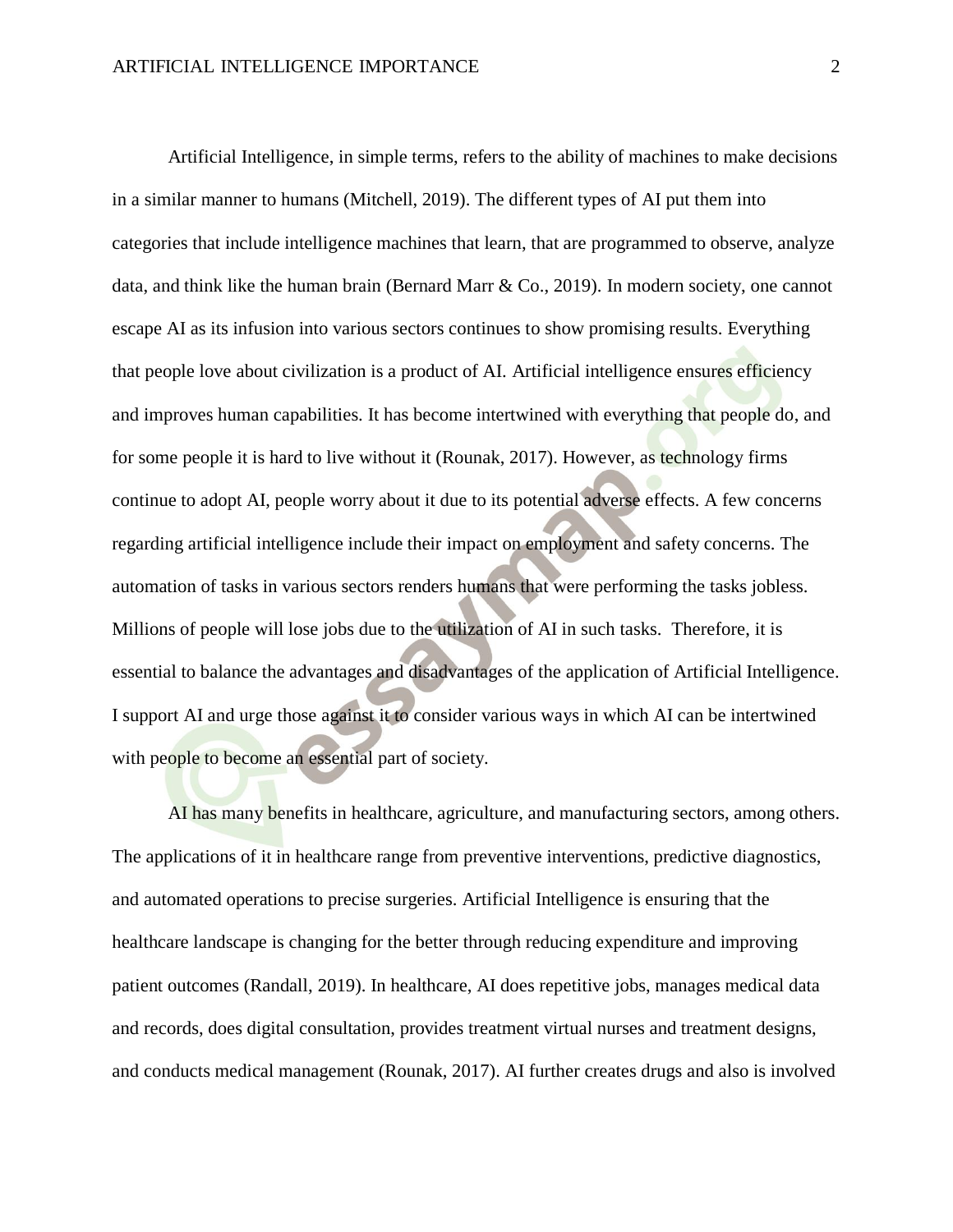in others' uses. AI also can revolutionize the agricultural sector. Agriculture has become an extensive industry. It requires a lot of machines to do different kinds of tasks. It assists in crop fertilization, pesticide administering, and planting of seeds, etc. (Randall, 2019). Crop monitoring has also become more manageable through the use of drones which provide effective results and data analysis. The data collection and analysis by AI are essential in increasing output. AI assists in the study of soil conditions and crop health to ensure that the final product will improve. Farmers also take advantage of AI in harvesting crops that are difficult for human gathering. In the manufacturing sector, AI can be used to do dangerous and monotonous jobs. Monotonous work often becomes boring, and human productivity becomes low. The use of AI ensures efficient and productive work at all times. Therefore, AI has more significant benefits to society and the industrial revolution.

The concerns shown by people against artificial intelligence are also genuine. AI supports automation, which impacts human labor. As more jobs become automated, people assume more complex roles and move away from physical to cognitive labor. Such labor is characterized by administrative and strategic work in society. However, for tasks such as truck driving, people are likely to lose jobs. In the United States, millions are likely to experience this effect due to the automation of trucks. Individuals such as Elon Musk of Tesla support AI and have plans to develop self-driving vehicles (Randall, 2019). Such use of AI means that many workers will lose their jobs, which they depend on for a living. AI is a powerful technology that people can use it for nefarious reasons. The use of robots as human soldiers and automation of weapons is a productive and safer way for humans in war. However, this technology can be used in malicious ways. People can use AI to terrorize others. Another concern is whether AI can turn against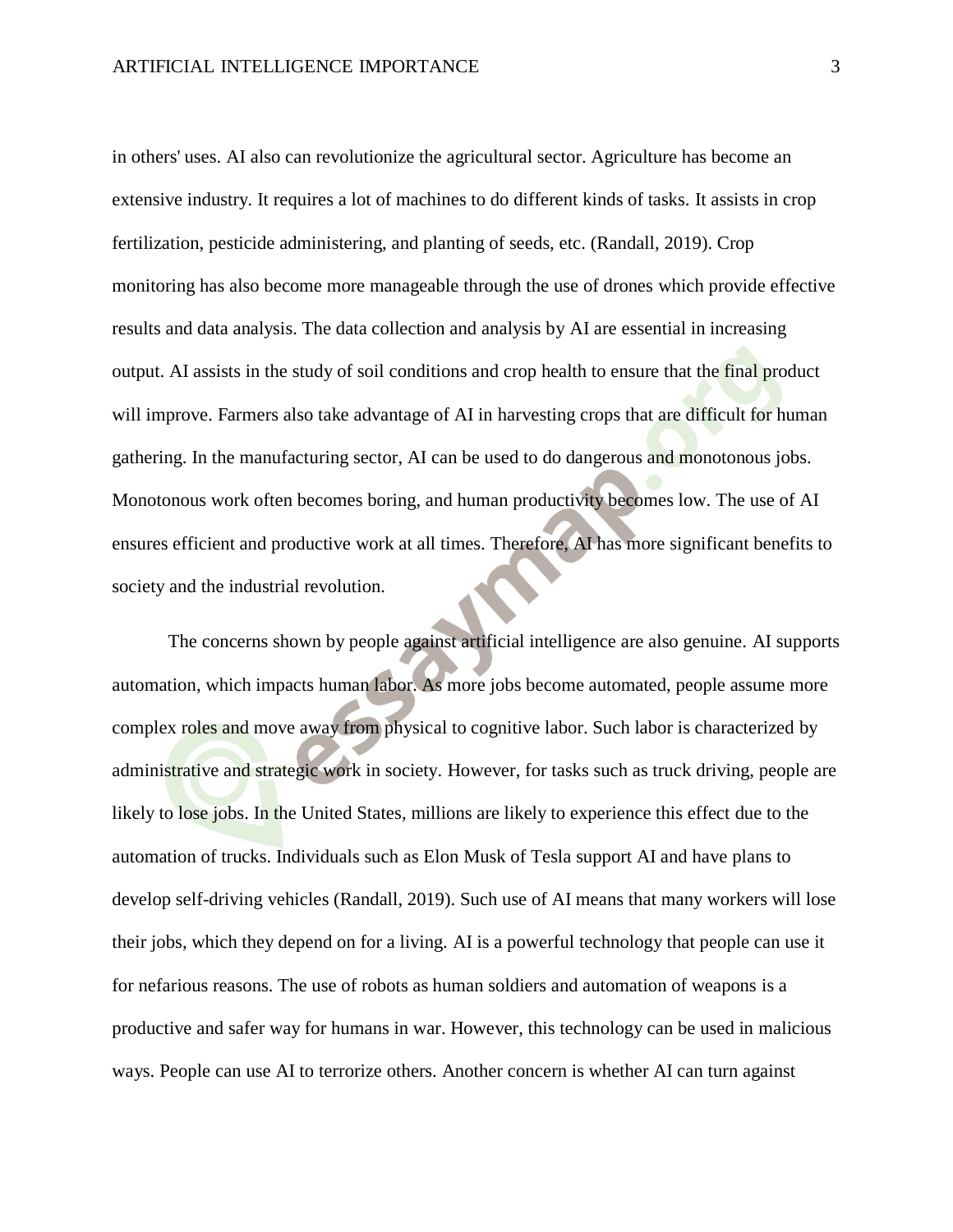people. The development of AI can also be disastrous for humans. There can be unforeseen consequences of AI that can be terrible. Besides, wrongly programmed AI machines can have unexpected negative results. Thus, the concern over developments in AI is valid for human economic conditions and safety.

Despite these genuine concerns over the potential harm that AI can cause, the integration of AI into societal development is possible. Automation use may eliminate some jobs, but it has the potential of creating more jobs for humans. The purpose of AI is to reduce the low-skilled jobs, leave them to machines, and generate high-skilled job opportunities that will revolutionize different sectors in the economy. For example, if AI adaptation to the language translation ensures a considerable demand form highly skilled human translators, people that speak multiple languages in society will have opportunities for employment. It will not only create jobs for them, boost international trade, therefore, improving global business. AI can also change the workplace environment into a positive one. It will change the workplace environment as employees are re-tasked from boring jobs to positive and significant areas that they can maximize their skills. For example, the automotive industry utilizes AI in performing repetitive tasks in the assembly lines. Therefore, AI has the potential of not only creating more jobs but increasing productivity through creating a positive environment that is healthy for people.

The concerns over potential safety hazards such as robot attacks and wrongful programming are fallacies. People talking of potential human safety concerns and captivity due to the development of AI are trying to force fascinations on people. It is introducing fear without evidence into the practice of developing AI. The idea of AI controlling humans in the future is a myth. Intelligence enables control, and human beings are intelligent enough to not only create AI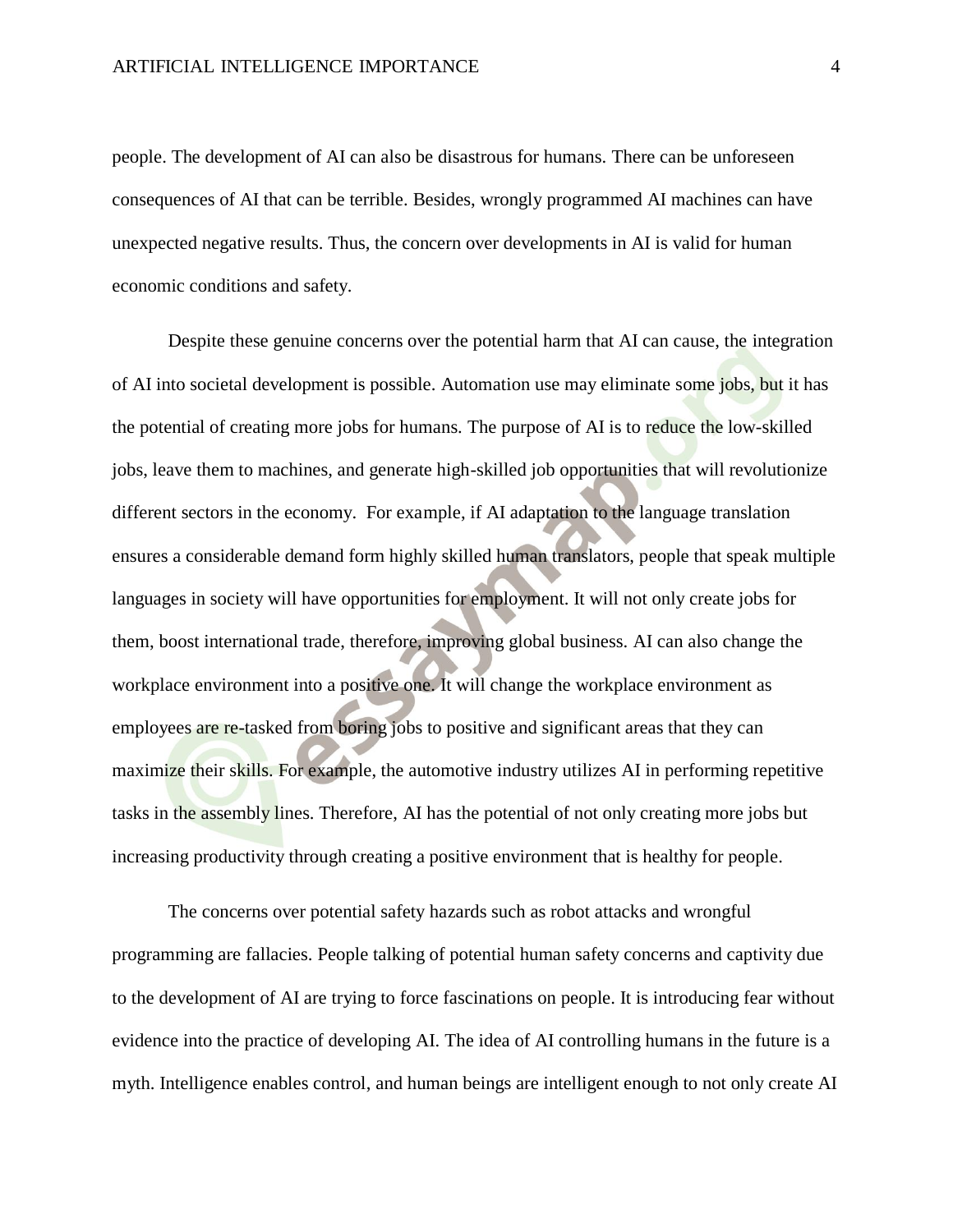but also manage it. Thus, the mythical concerns should not be a reason to thwart technological advancements in AI.

In conclusion, more research continues on how AI can become more useful in different industries. The AI technological advancements are proving to be trustworthy and efficient in various trials. The importance of AI cannot be undermined as its use in drones and robotics is essential in the upcoming industrial revolution. The development of AI also considers human concerns such as job loss and safety. AI is bound to create more jobs, and human beings are always in control as their intelligence is natural. Therefore, the advancement and application of AI are critical to the creation of a better society. AI are critical to the creation of a better society.